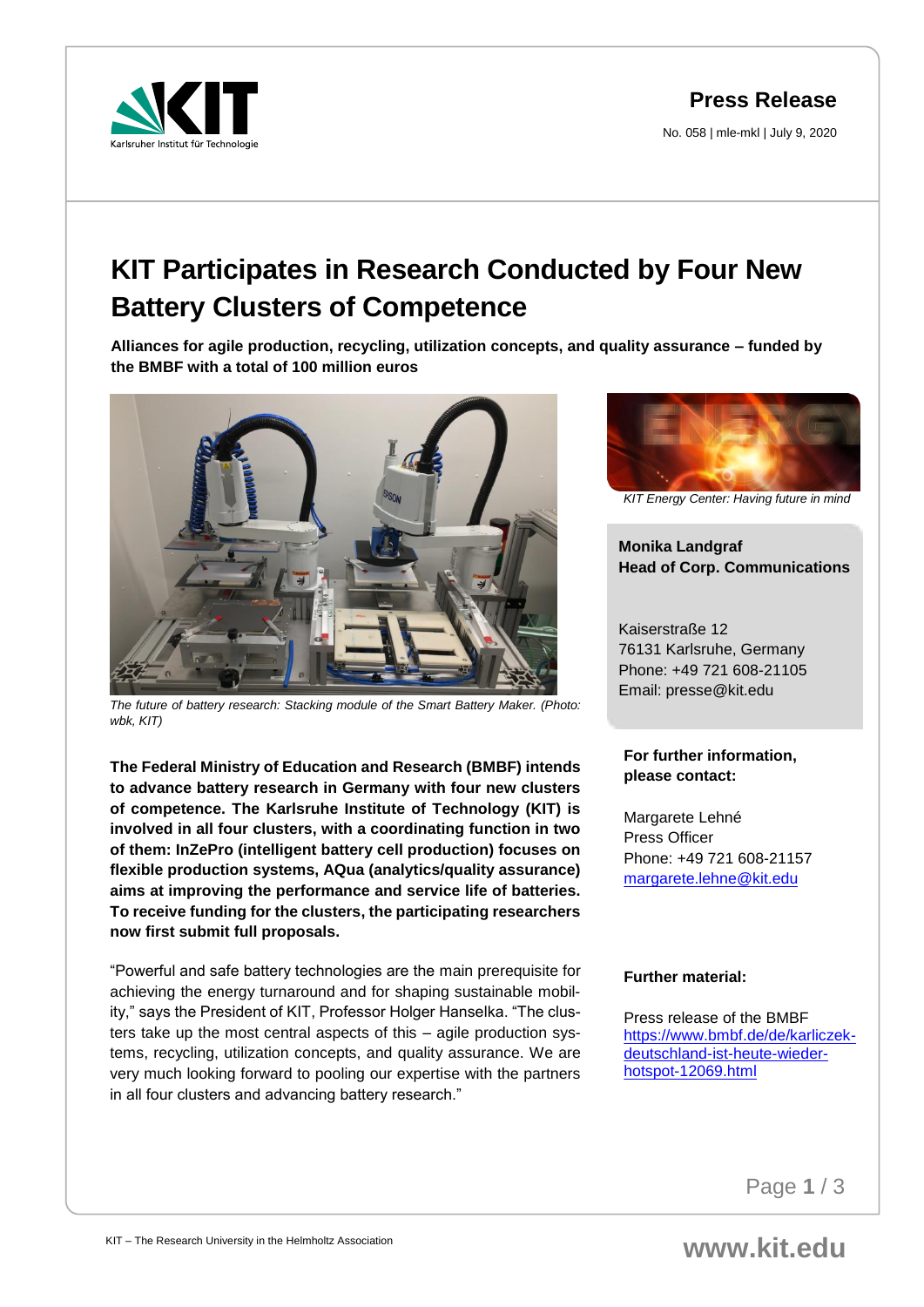

## **InZePro cluster of competence (intelligent battery cell production)**

The focus of the **InZePro (intelligent battery cell production)** cluster of competence is on agile and flexible plant technology – by means of which battery cells can be produced with flexibility in terms of variants and quantities – the digitization of individual plants and the entire production system, and on virtual production systems and the use of AI in production. "The aim is to produce a wide variety of battery cell variants in small to large quantities using flexible, automated and intelligent production systems optimized by artificial intelligence. In this way, we want to ensure that manufacturers, for example in the automotive industry, can increase their productivity even in times of a volatile order situation and high product variance," explains Professor Jürgen Fleischer, head of the wbk Institute of Production Science, who represents the KIT in the InZePro coordination team. The cluster is expected to receive a total of around 30 million euros in funding.

#### **AQua cluster of competence (analytics/quality assurance)**

The aim of the AQua cluster is to improve the performance of lithiumion batteries while ensuring a long service life. As a basis for quality assurance in production, the scientists are developing analy-tical methods and standards that consider the complex processes taking place in a battery. "In AQua, we want to develop a comprehensive and cross-process understanding of how the interaction of materials, production steps, and specific electrochemical behavior affects the structures and properties of the battery," explains Professor Helmut Ehrenberg of KIT, who is on the coordination team. This cluster is expected to receive a total of around 20 million euros in funding.

#### **Boosting battery research in Germany**

KIT is represented in the coordination teams of the InZePro and AQua clusters. KIT researchers indeed also participate in the two other clusters, i.e. greenBatt (recycling/green batteries) and BattNutzung (battery utilization concepts). The new clusters are scheduled to start their work in October 2020. In addition, KIT is involved in the FestBatt cluster of competence for the development of solid-state batteries, which has already been running since 2018, and in ProZell for battery cell production since 2016.

The clusters tie in with the successful battery research at KIT, such as the CELEST platform jointly founded with the University of Ulm and the ZSW (Center for Solar Energy and Hydrogen Research Baden-Wuerttemberg).